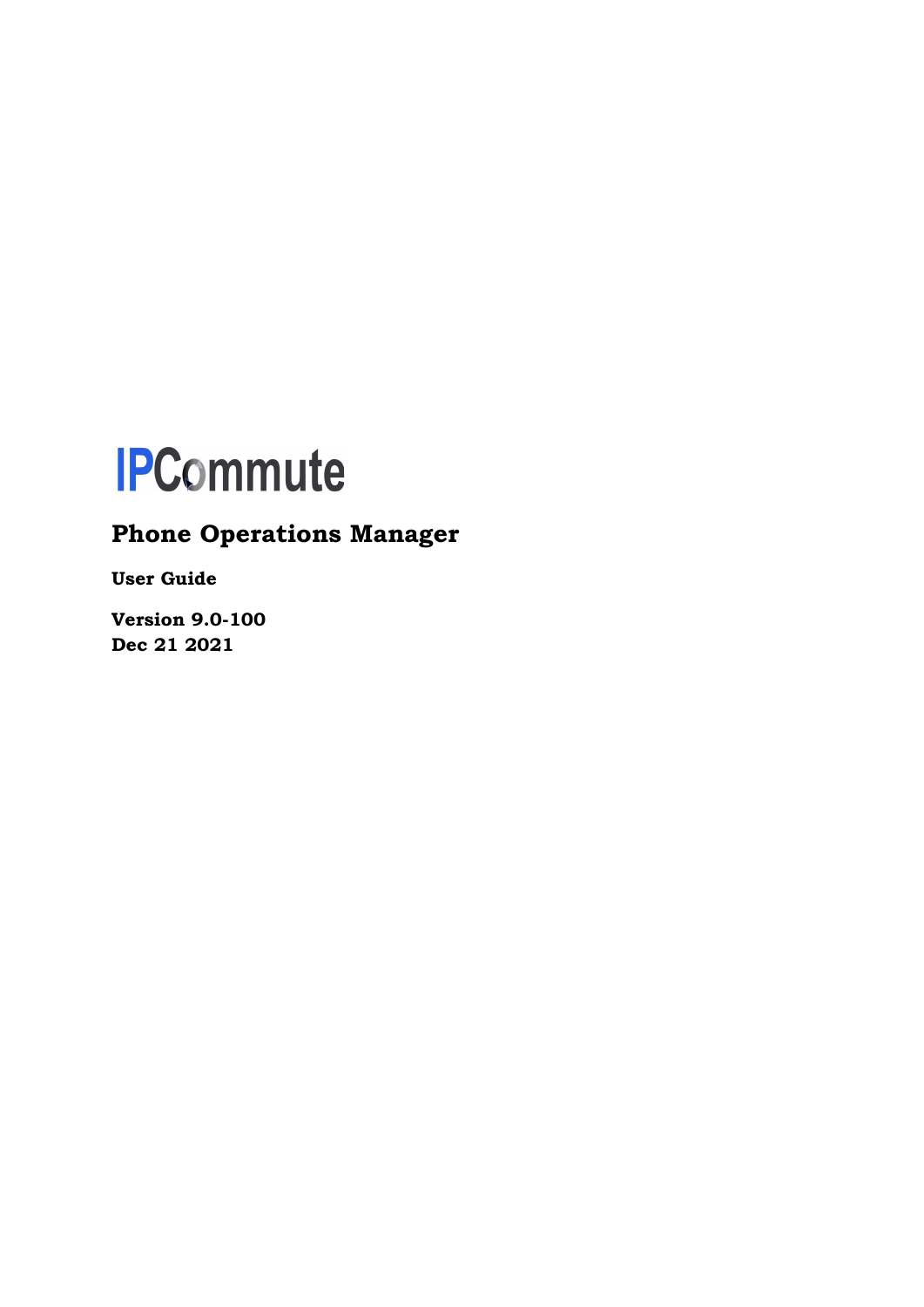# **Table of Contents**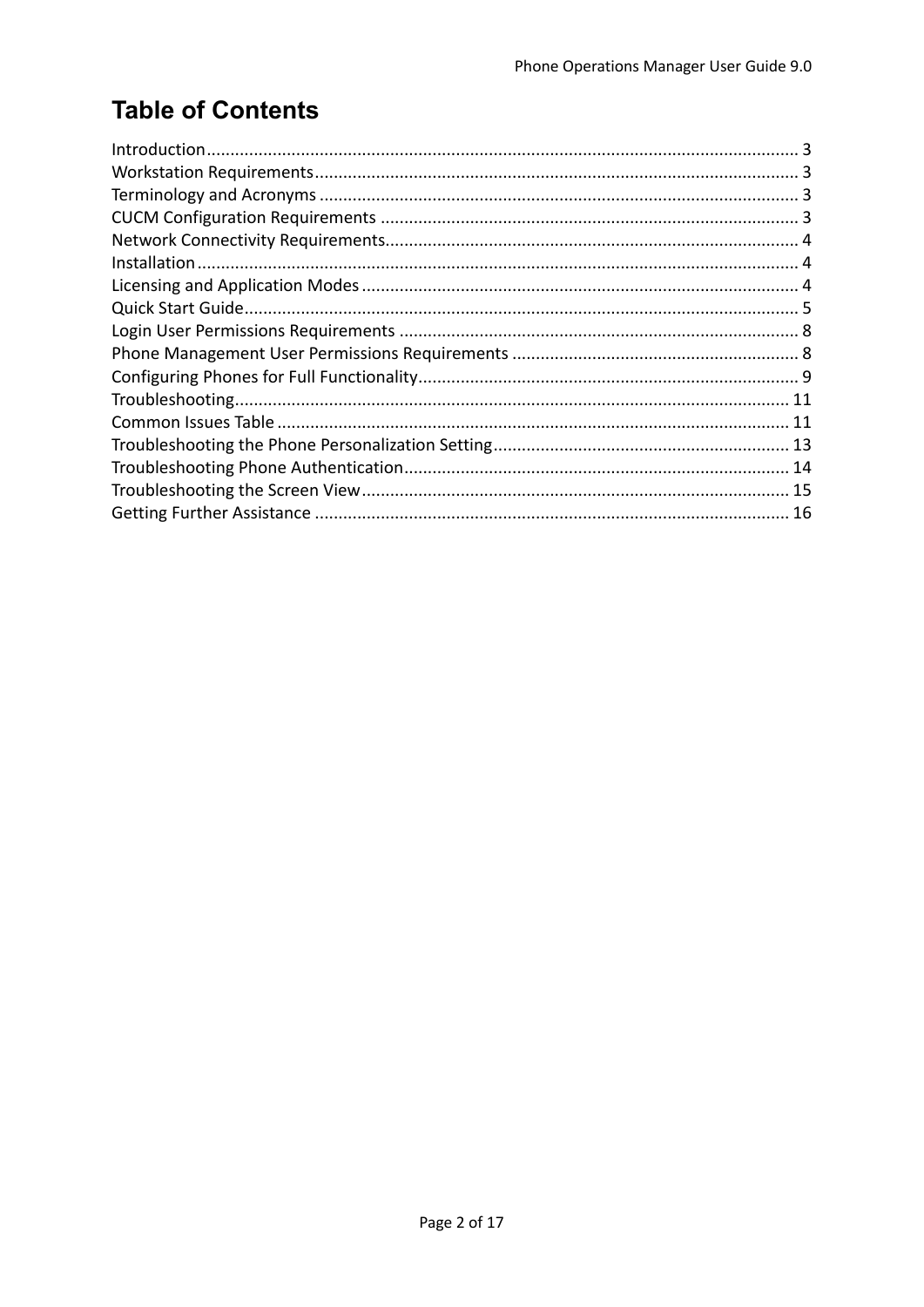### **Introduction**

Phone Operations Manager is an all-in-one suite of tools to assist you with managing your Cisco Communications Manager system. It offers data gathering, remote control and automation, management of extension mobility states, and more.

## **Licensing and Application Modes**

If you have downloaded the Evaluation version of this product, you **do not require a license** to access the Demo (Premium) or the Free (Basic) modes of the product.

To access those modes, simply select the appropriate mode after connecting to your CUCM cluster. The modes operate as follows:

**Free EM and Inventory** – you may access **basic** (non-customisable) inventory information, including serial number collection. You may also use Extension Mobility functions; e.g. logging in/out handsets individually, exporting current login state to CSV format, and importing logins from CSV. These functions are enabled for all phones in your inventory.

**Premium Evaluation** – you may access the **FULL** functionality of the program; however it is limited to a maximum of 50 phones on your cluster. To enable you to conveniently test the application with a specific handset (e.g. the phone on your desk, or another specific test phone on a cluster with more than 50 phones) you may specify the full device name (for example SEP00141234FFEE) whilst logging in and this phone will also be manageable. Note that in addition to the 50 phone limit, any images deployed to handsets will contain a watermark; this will be removed in the full licensed version.

**Full Licensed Version –** If you have purchased the application, when you connect to your cluster please click 'Request License'. You will be presented with information required by us to issue your license; you may click 'Send Email...' to generate an email template, or you may copy the information to the clipboard and send this to us manually.

Once we have issued your license, you may use the 'Install License' option presented at login, or from the Help/About menu to install the license file.

Please note that in version 5.0, a new licensing system was introduced. If you are running a pre-5.0 license, this will continue to work with this release, but you should contact support@ipcommute.co.uk to obtain an updated license. Version 7.0 releases will not function on pre-5.0 licenses. The application will warn you if you are running an old license.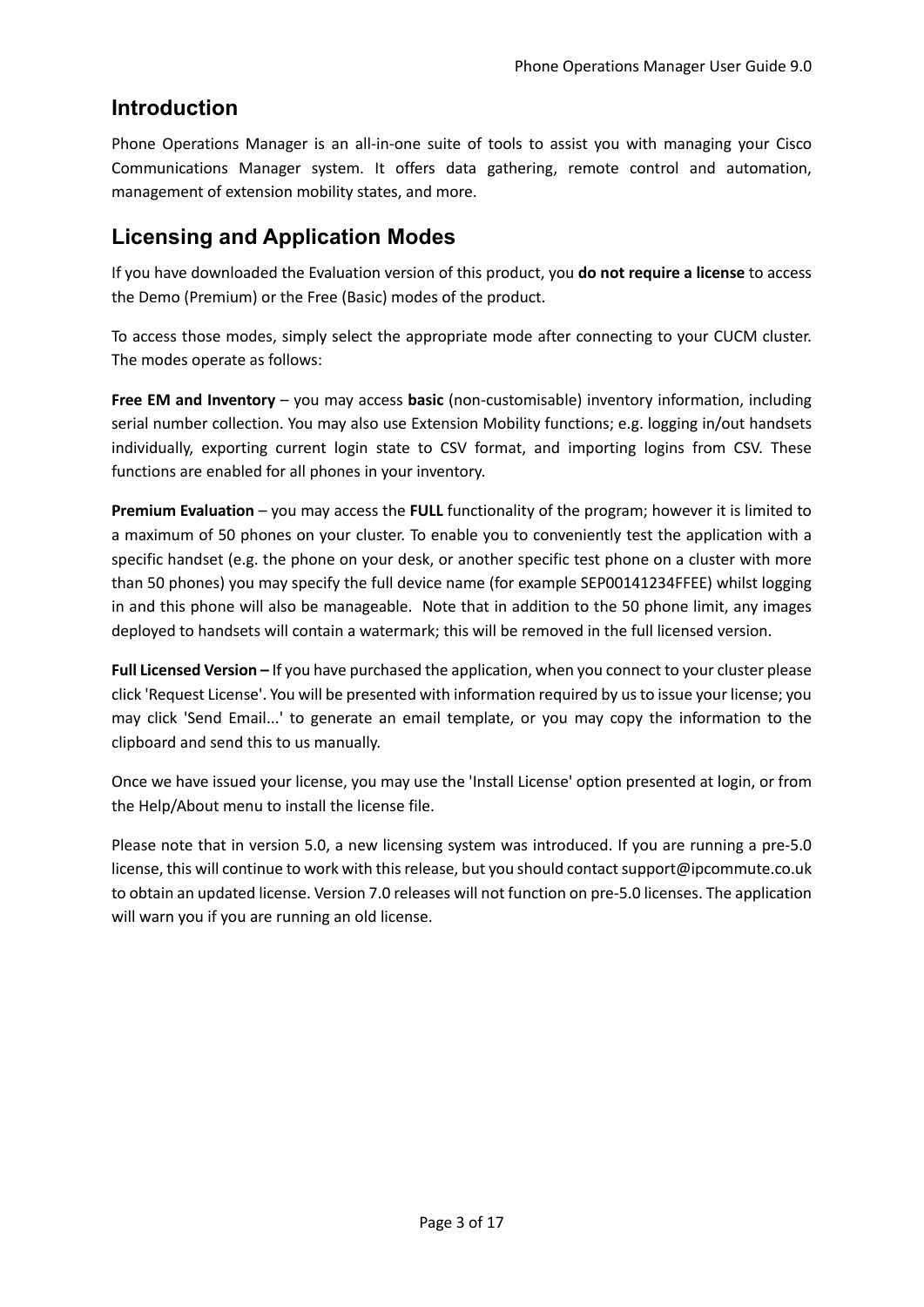## **Workstation Requirements**

Based purely in Java, the only client PC requirement is a Java-capable system. This version has however currently only been tested and is only supported when running on a Windows platform. A future version will support Mac and Linux platforms as well.

## **Network Connectivity Requirements**

You must have the following connectivity:

TCP 8080, 8443 from your workstation to the Communications Manager cluster

TCP 80 from your workstation to the IP phones on your cluster

TCP 8080 (by default) from your IP Phones to your workstation for background image deployment

## **Login Changes in Version 1.2+**

In version 1.2, the login procedures changed – see the later sections of this document. If you are upgrading from a previous version, or from Phone Customization Manager, and wish to use the same account you used previously, you must:

- Specify the 'Primary' user account as previously used
- Uncheck 'Automatically Create and Manage the Phone Management User'
- Check 'Use the Account Specified Above to Manage Phones'
- Optionally set the 'Automatically Associate Phones to this User' to maintain associations automatically; in previous version this association was a manual task.

New users of the application should specify a 'Primary' account (this is a CUCM user account, and may be an End User or an Application User) that has either:

- (SIMPLE) Membership of the 'Standard CCM Super Users' group on CUCM
- (ADVANCED) Membership of groups that are assigned the following Roles:
	- Standard CCM Admin Users
	- Standard CCMADMIN Read Only
	- Standard SERVICEABILITY
	- Standard AXL API Access
	- Standard EM Proxy Authentication Rights (for Extension Mobility features if required)

We recommend that those new users accept the default of 'Automatically Create and Manage the Phone Management User' option; see the 'Phone Management User Permissions Requirements' for details of what this means, or proceed with the next page for installation and quick start guidance.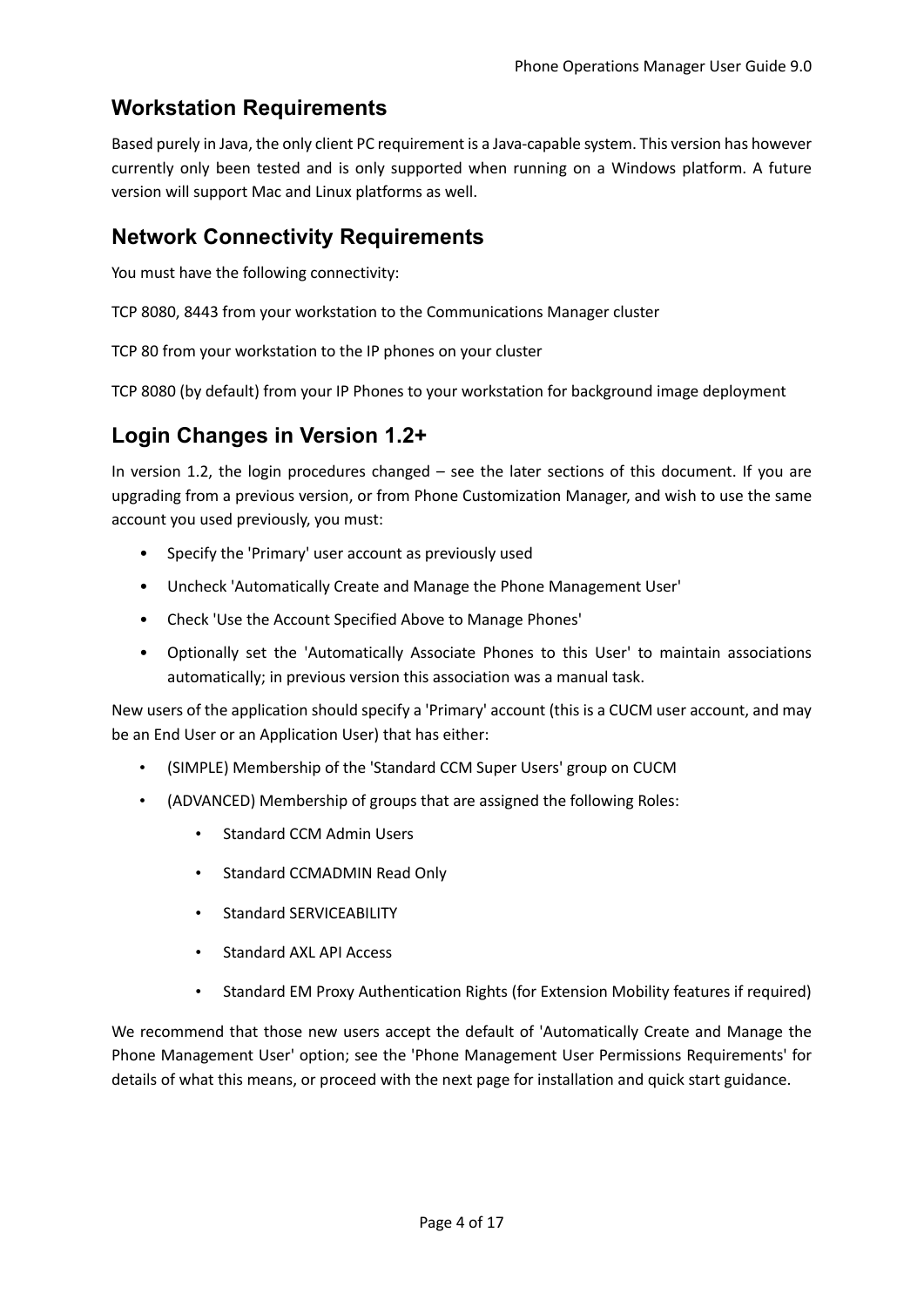## **Installation**

To install the application, simply run the downloaded executable file and follow the wizard to select the target directory (by default, c:\Program Files\IPCommute\Phone Operations Manager for UCM, or on a Windows 64-bit system c:\Program Files(x86)\IPCommute\Phone Operations Manager for UCM).

Once installed, run the application from the Start menu; by default the short cut will be in the 'IPCommute\Phone Operations Manager for CUCM' folder.

## **Terminology and Acronyms**

Throughout this document, the following acronyms are used:

**CUCM** – Cisco Unified Communications Manager; formerly known as Cisco CallManager.

**AXL** – Administrative XML Layer; a configuration API on CUCM used to gather system and phone data.

**RIS** – Realtime Information Service; a CUCM subsystem that provides realtime information such as phone registration status and IP addressing.

**EM** – Extension Mobility, the feature that allows you to log in to a handset to move your extension and configuration to it.

**CCMAdmin** – The CUCM Administration pages.

## **CUCM Configuration Requirements**

The Communications Manager system must have the following services activated in your cluster:

**Cisco AXL Web Service:** The CUCM system must have the 'Cisco AXL Web Service' activated on the server you use for the initial connection.

**Extension Mobility:** Must be enabled on at least one server in the cluster to use EM related features.

**Phone Web Access:** You must have the 'Web Access' parameter set to 'Enabled' on phones in order to view the phone screens and use many functions such as phone messaging or background deployment. On CUCM 8.x and newer, the Secure-by-Default changes mean that this is disabled.

**Phone Personalization:** This must be enabled on the cluster, or on the phones or

Please see the 'Configuring Phones for Full Functionality' section of this document.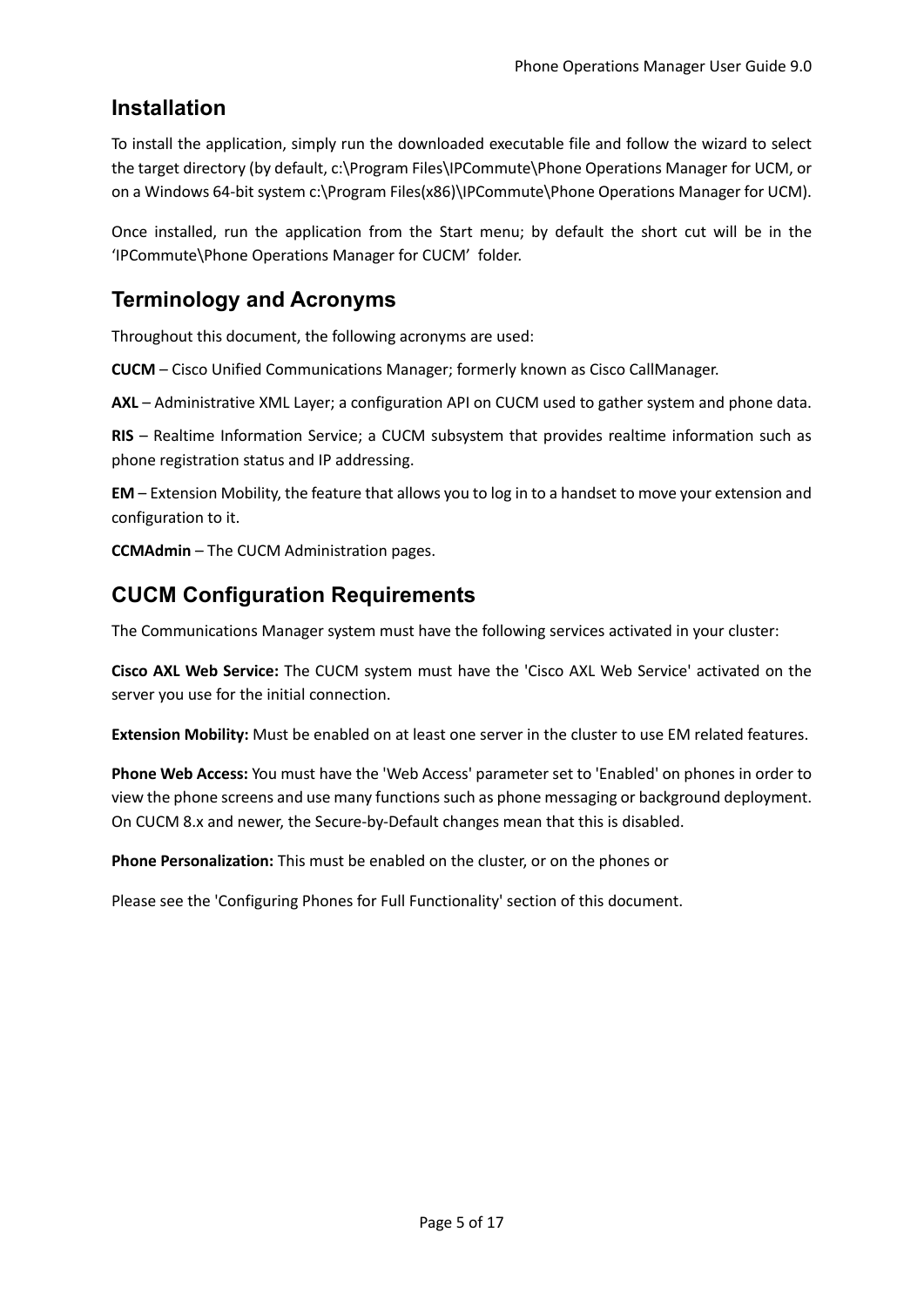## **Quick Start Guide**

1. When using the application, you log in with a user account from your Cisco phone system. With the default connection settings, the application will automatically create an 'Application User' based on the CUCM user you log into the application with. For example, if you log in as 'ccmadmin', the application will create an application user named 'ccmadmin-ipcommuteuser'. This new user account will automatically have all devices on the system associated to it so that actions such as gathering screen shots or performing other tasks can be completed.

For this to work, the user you log in with a user that has the following permissions:

|                                    | For Login/General Use   'Standard CCM Super User' membership |
|------------------------------------|--------------------------------------------------------------|
| For Extension Mobility<br>features | Standard EM Authentication Proxy Rights' membership          |

Additionally, configure the following settings to enable full phone feature capability, or see the detailed configuration section later in this document.

| Premium Demo or Full<br>Licensed modes | <b>Phone Personalization</b> | Set 'Phone Personalization' to 'Enabled' in<br>the 'System/Enterprise Parameters'<br>menu.                                                |
|----------------------------------------|------------------------------|-------------------------------------------------------------------------------------------------------------------------------------------|
| All modes                              | Web Access                   | Set 'Web Access' to Enabled in the<br>System/Enterprise Phone Configuration<br>menu, and ensure 'Override Common<br>Settings' is checked. |

Finally, ensure that the AXL service is running on at least one server in your cluster – you must connect to that specific server when running the application.

- 2. Install and launch the application as described in the 'Installation' section. Either install a license as detailed above or run in Premium Demo or Free modes.
- 3. Once the application is launched, you will be presented with a 'Getting Started' tab displaying brief instructions and notes.
- 4. Click 'Connect to CUCM' on the upper right of the Getting Started tab. Enter a valid username and password with the rights detailed above, and the IP address or host name of a Communications Manager server that is running the **AXL** service.
- 5. If you are using the Premium Demo mode, and your cluster has more than 50 phones, specify the test phone that you wish to use for the evaluation. This phone will appear in the list of phones in addition to the first 50 phones found; if you do not do this you may not see the phone that you wish to test with. You must specify the full device name, typically SEP<MAC Address> e.g. SEP00171234FFEE.
- 6. Once Connected, click the 'Cluster View' tab to view information about devices on the cluster.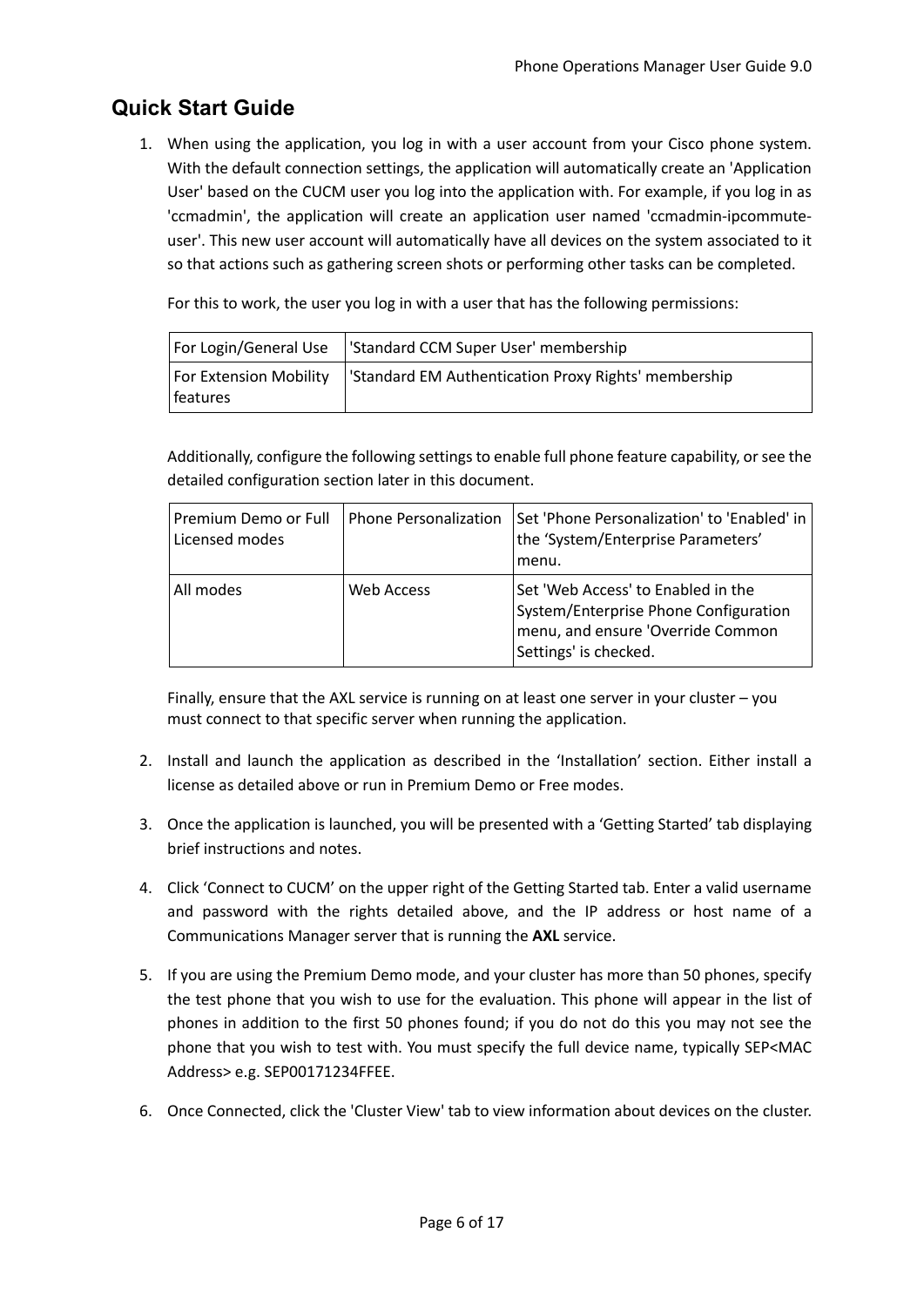7. Most features are available by right clicking a handset and selecting the operation from the menu that appears. The following are common tasks:

| Gather Serial numbers (Free, Demo<br>or Licensed Versions)                    | Click the 'Retrieve Phone Info' button to<br>begin collection; this may take some time on<br>large clusters.                                                                                                                                                                                                                                                                                                                                                                                                |
|-------------------------------------------------------------------------------|-------------------------------------------------------------------------------------------------------------------------------------------------------------------------------------------------------------------------------------------------------------------------------------------------------------------------------------------------------------------------------------------------------------------------------------------------------------------------------------------------------------|
| Extension Mobility Login/Out (Free,<br>Demo or Licensed Versions)             | To log in a phone to EM, right click it and<br>select 'EM Log In This Phone'. Type the name<br>of a user and then high login. To log out,<br>simply right click the phone and click 'EM Log<br>Out this Phone'.                                                                                                                                                                                                                                                                                             |
| <b>Bulk Extension Mobility Login/Out</b><br>(Free, Demo or Licensed Versions) | You may use the 'Extension Mobility'/Export<br>menu to save the current state of EM logins<br>to a CSV file.<br>The 'Extension Mobility'/Logout All Phones<br>option will log out all users on the cluster.<br>You will be prompted to save the current<br>logins before doing this.<br>The 'Extension Mobility'/'Login Phones from<br>File' option will import a saved CSV file to log<br>in users.<br>These functions can be useful during<br>upgrades or when applying bulk changes to<br>user profiles. |
| Screen View (Demo/Licensed<br>Versions)                                       | As an alternative to the table data view of<br>the phones, you may select the 'Screen View'<br>tab of the 'Background Deployment' tab to<br>see the screens of each phone. This allows<br>you to verify whether backgrounds are<br>properly deployed and re-deploy them if<br>they are changed by users. You can deploy<br>images to a single phone at a time from the<br>Screen View tab by right clicking the phone<br>screen.                                                                            |
| <b>Export Screenshots (Demo/Licensed</b><br>Versions)                         | You may right click a phone and select this<br>option to export a screenshot to your PC as<br>an image file; useful for documentation etc.                                                                                                                                                                                                                                                                                                                                                                  |
| Gather Serial numbers (Free, Demo<br>or Licensed Versions)                    | Click the 'Retrieve Phone Info' button to<br>begin collection; this may take some time on<br>large clusters.                                                                                                                                                                                                                                                                                                                                                                                                |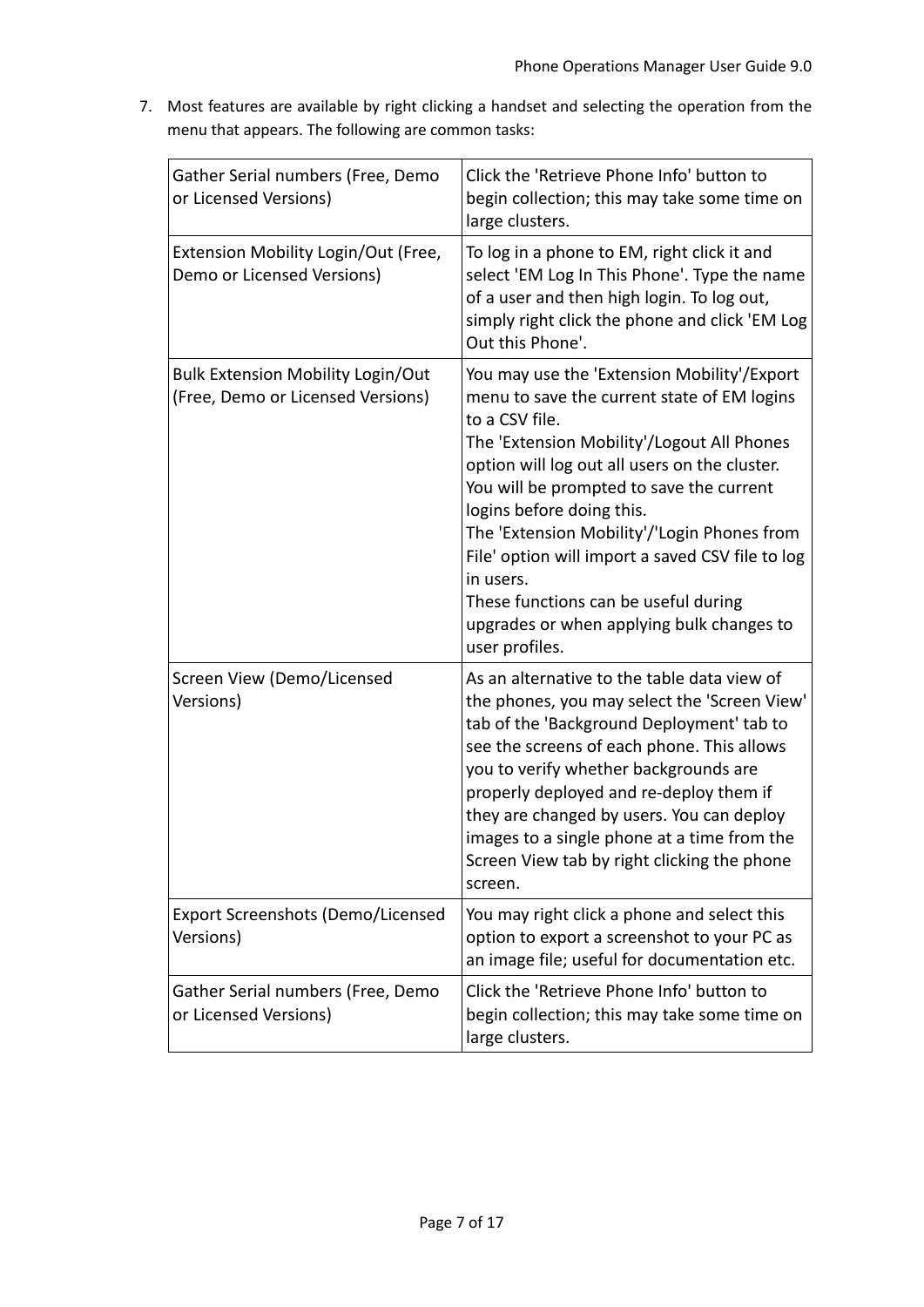| Image Deployment (Demo/Licensed<br>Versions)   | To import an image, select the<br>Customization/Background Image<br>Management menu. You may import one or<br>more images; select the Preview model type<br>to make adjustments to the image for each<br>model type.<br>On the 'View Style' option, select<br>'Background Deployment'. This view displays<br>the permissions state and other related<br>information.<br>To deploy an image, right click a phone or<br>use shift/ctrl to multi select phones and then<br>right click them - select the 'Instant Deploy'<br>option and the image you wish to deploy.<br>Note that 7911/7906 images must be<br>imported separately. Due to the extremely<br>limited display space available, the program<br>will not deploy an automatically resized<br>image to these phones, as these rarely<br>display well. We recommend you create a<br>small image matching the available space<br>(95x34 pixels, monochrome) and import this. |
|------------------------------------------------|-----------------------------------------------------------------------------------------------------------------------------------------------------------------------------------------------------------------------------------------------------------------------------------------------------------------------------------------------------------------------------------------------------------------------------------------------------------------------------------------------------------------------------------------------------------------------------------------------------------------------------------------------------------------------------------------------------------------------------------------------------------------------------------------------------------------------------------------------------------------------------------------------------------------------------------|
| Remote Control (Demo/Licensed<br>Versions)     | Right click a phone, and select 'Remote<br>Control' to interact directly with the phone.                                                                                                                                                                                                                                                                                                                                                                                                                                                                                                                                                                                                                                                                                                                                                                                                                                          |
| Messaging (Demo/Licensed Versions)             | Right click one or more phones and select<br>'Send Text Message' to send a message to<br>the phone screen.                                                                                                                                                                                                                                                                                                                                                                                                                                                                                                                                                                                                                                                                                                                                                                                                                        |
| Administer a Phone (Demo/Licensed<br>Versions) | Right click a phone and select 'Administer<br>Phone via CCM Administration' to directly go<br>to this phone's configuration page.                                                                                                                                                                                                                                                                                                                                                                                                                                                                                                                                                                                                                                                                                                                                                                                                 |
| Customise Views (Demo/Licensed<br>Versions)    | Use the File/Preferences menu and select<br>the 'Cluster Views' tab. Select the view to<br>customise and use the buttons to re-order or<br>add/remove columns in the view.                                                                                                                                                                                                                                                                                                                                                                                                                                                                                                                                                                                                                                                                                                                                                        |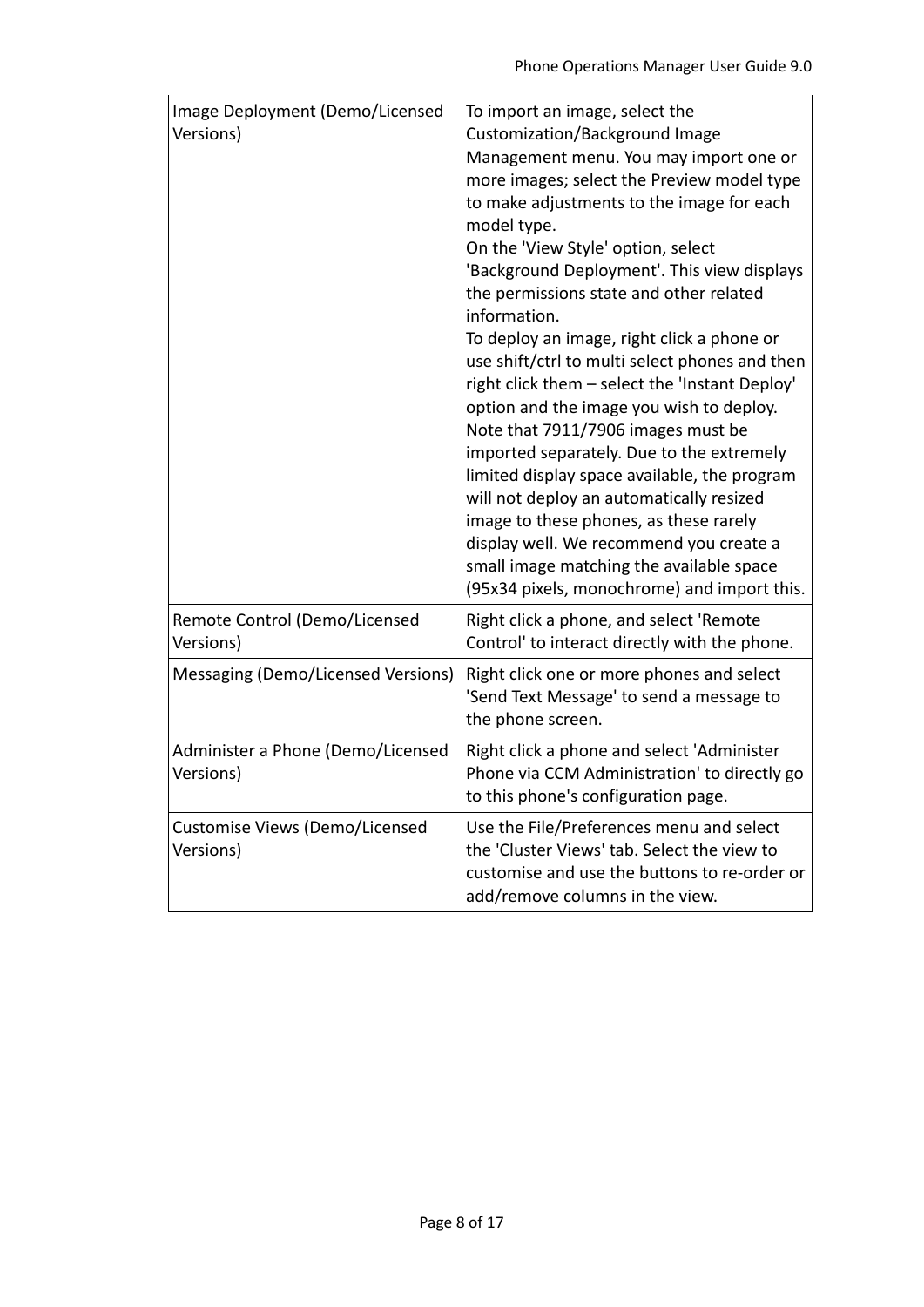## **Phone Management User Permissions Requirements**

#### **Automatically Managed Phone Management User**

When connecting to the CUCM cluster, the default option of 'Automatically Create and Manage the Phone Management User' will use your 'Login User' to create a second account which will have phones associated to it. A second account is used is to avoid problems with use of the default system administrator account (which cannot have phones associated) and to prevent your user account being associated to all phones, causing problems with other applications such as Jabber or CCMUser. This account will be generated from your username, and will be an 'application user', for example:

#### Login Username: phoneadmin

Generated User: phoneadmin-ipcommute-user

The application will automatically ensure that this user is associated to all phones on the system, thereby simplifying administration.

#### **Manually Specified Phone Management User**

If you uncheck the default 'Automatically Create and Manage the Phone Management User', you must either:

- Enter a specific username/password to be used to manage phones; for example if you want all users of this application to use the specified account
- Select the 'Use the Account Specified Above to Control Phones' to use the same account as the Primary account. Note that you cannot use a built-in administrator for this, as the built-in administrator (commonly ccmadmin, ccmadministrator, or administrator) cannot have device associations
- Finally, with either of the two above options you can select 'Automatically Associate Phones to this User' to keep the user associated to all devices. If you do not select this (or the 'Automatically Create and Manage the Phone Management User' option) you must associated the phones to the user yourself in order to use many features.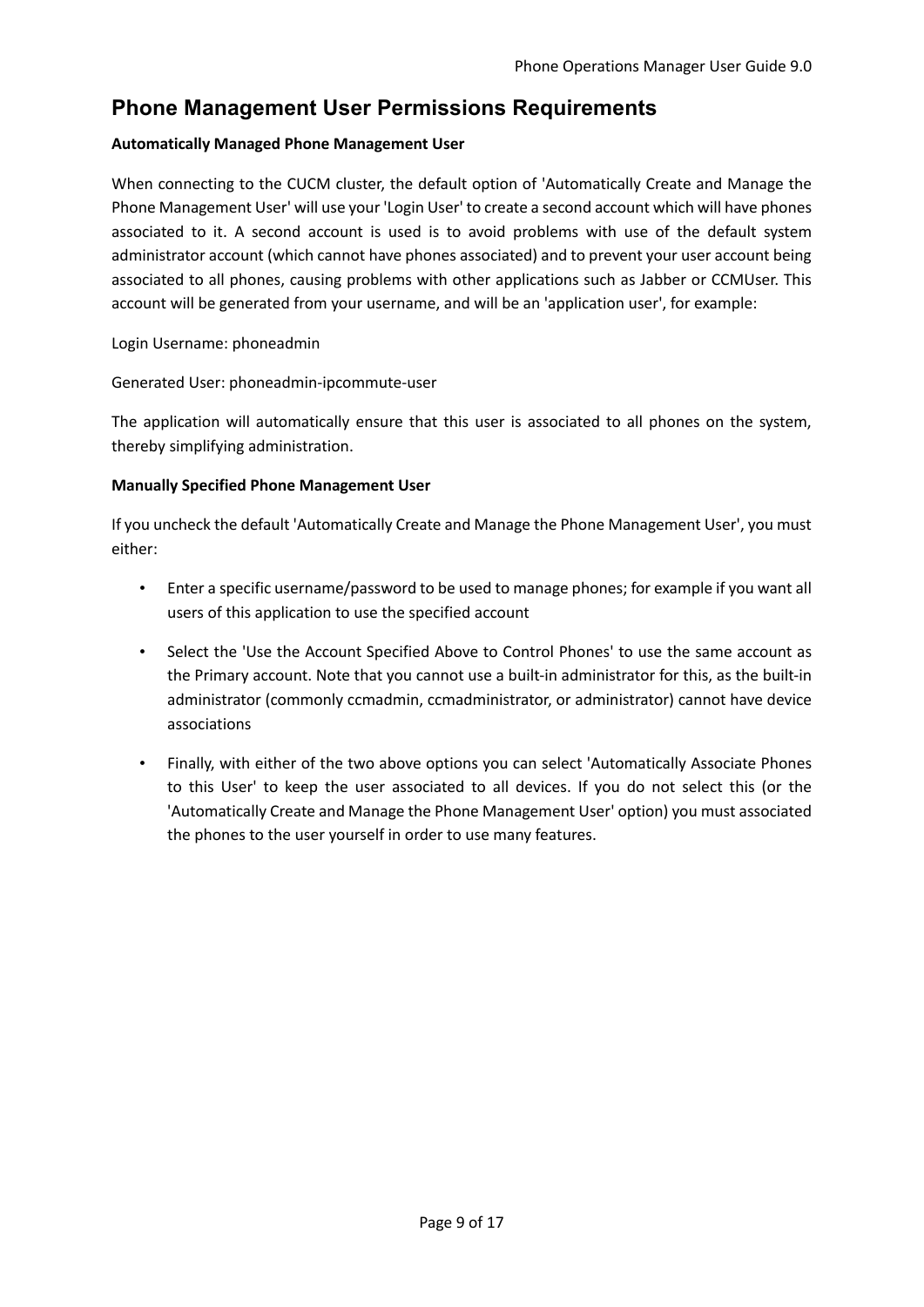## **Configuring Phones for Full Functionality**

#### **The Web Access Parameter**

The 'Web Access' parameter determines whether the phones run a web server which provides device diagnostic information and functions such as screen shots. Functions such as remote control and screen shots are username/password protected, but Cisco have (on 8.x CUCM systems and higher) disabled the functionality by default in order to increase the default security level of the system.

To get the most from this product, it must be enabled for the phones you wish to manage; most likely this is all phones on the cluster.

It can be achieved in several ways – system-wide, through a group (Phone Profile), or per-phone.

- 1) System-Wide: The System/Enterprise Phone Configuration menu in CCMAdmin contains default, system-wide settings. If 'Web Access' is set to 'Enabled' here, and the corresponding 'Override Common Settings' box is checked, all phones will have the feature enabled. This is the **recommended** configuration.
- 2) Group: A 'Common Phone Profile' can be defined in Device/Device Settings/Common Phone Profile in CCMAdmin with 'Web Access' set to Enabled. If assigned to the phones, the settings on this Profile will override those configured in the Enterprise Phone Configuration if the 'Override Common Settings' box is checked; if not checked, the setting has no effect..
- 3) Per-Phone: The Product Specific Configuration section of the phone configuration page in CCM Administration can have the 'Web Access' parameter set to 'Enabled'. Note the 'Override Common Settings' box:
	- If checked, the setting on this specific phone will override the Enterprise Phone Configuration and the Common Phone Profile configuration.
	- If this is not checked, the setting will not take effect, and the configuration of the Common Phone Profile (if one is assigned) or the Enterprise Phone Configuration will take effect.
	- If neither the Common Phone Profile or Enterprise Phone Configuration have the 'Override Common Settings' option checked, the setting on this phone will take effect.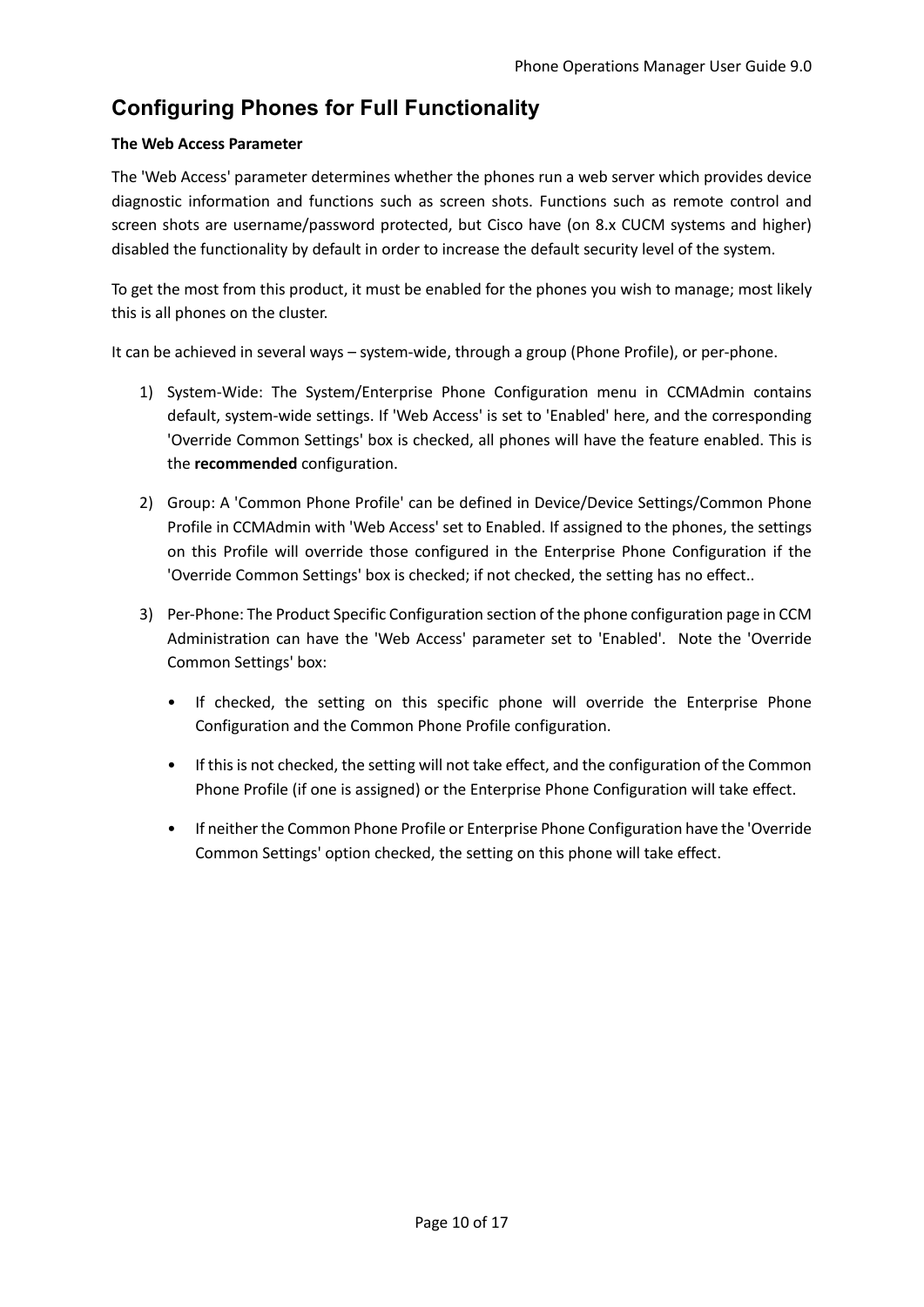#### **The Phone Personalization Parameter**

Similar to the web access parameter, this setting is required only for deployment of background images/wallpaper. It can be configured system-wide, for a group of phones, or on specific phones.

- 1) System-Wide: In the System/Enterprise Parameters menu, the 'Phone Personalization option may be set to enabled to permit the function for all phones. We **recommend** you set this, and that the Phone Profile and Phone-specific options are left at 'Default'.
- 2) Group: A 'Common Phone Profile' may be defined and assigned to the phones. The 'Phone Personalization' setting has three options – Default (Inherit the default from the Enterprise Parameters menu), Disabled, or Enabled.
- 3) Per-Phone: Phones that support the feature have a 'Phone Personalization' option in the 'Device Information' section of the device configuration page. Again, this may be Default (inherit), Enabled or Disabled. Note the following regarding inheritance/Default:
	- 1. If set to 'Default' (the default setting for new phones), the setting will be inherited from the Common Phone Profile.
	- 2. If the Common Phone Profile is also set to Default, then the Enterprise Parameter will take effect.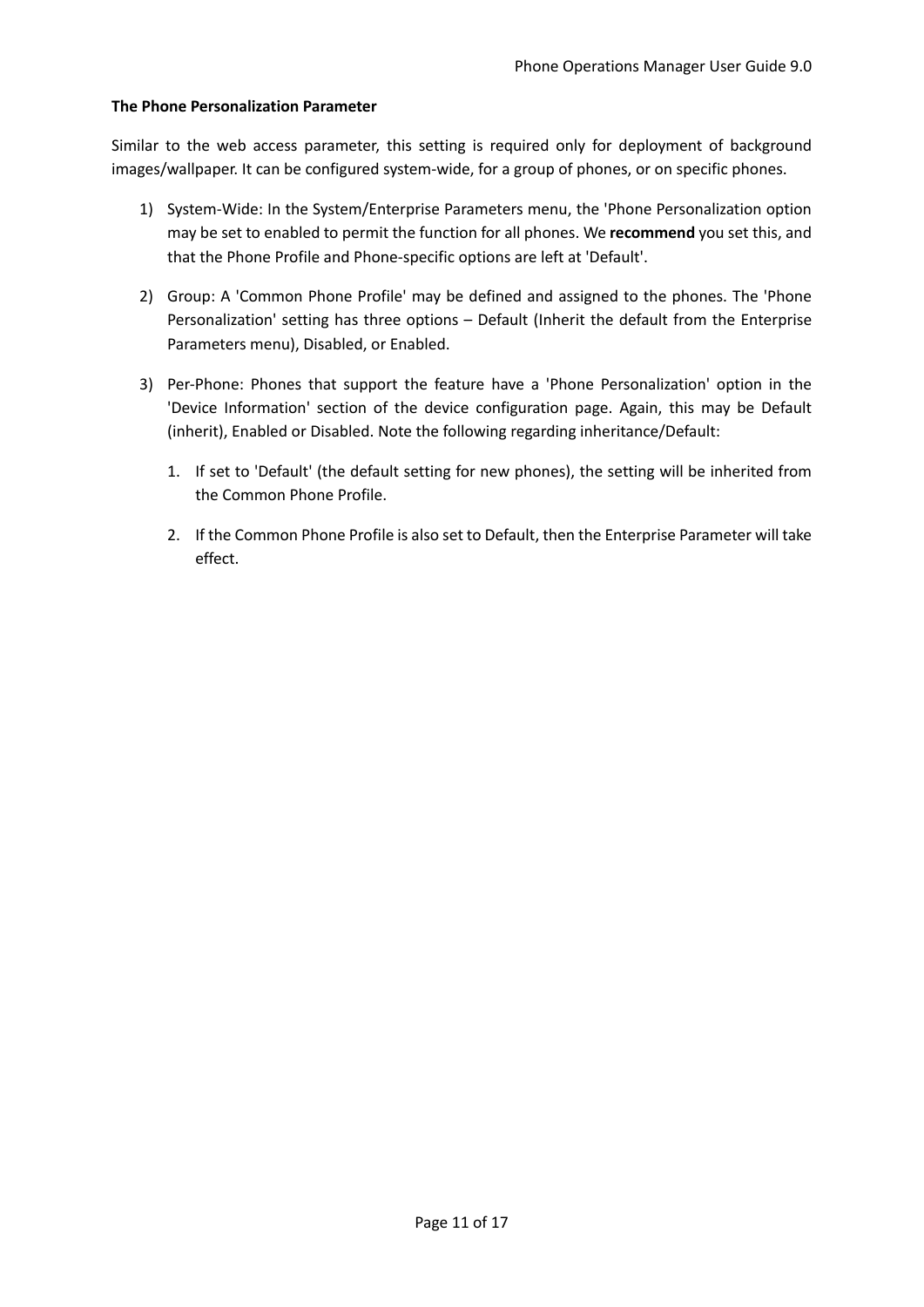## **Troubleshooting**

## *Common Issues Table*

| Problem                                    | Solution                                                                                                                |
|--------------------------------------------|-------------------------------------------------------------------------------------------------------------------------|
| The application fails to launch            | Check the 'Log' folder (typically found in your 'home'<br>directory on Linux, or in under the main program              |
|                                            | directory on Windows) which contains further debugging                                                                  |
|                                            | information.                                                                                                            |
|                                            |                                                                                                                         |
|                                            | For<br>further<br>assistance,<br>please<br>contact<br><b>us</b><br>atl                                                  |
|                                            | support@ipcommute.co.uk                                                                                                 |
| The application fails to connect to the    | Verify your username and password are valid by logging                                                                  |
| <b>CUCM</b> cluster                        | into the CCMUser or CCMAdmin web pages.                                                                                 |
|                                            | Verify your user account has the correct permissions as                                                                 |
|                                            | specified<br>in<br>the<br>'Advanced<br>User<br>Permissions<br>Requirements' section and that the AXL service is running |
|                                            | on the Communications Manager server you specify.                                                                       |
| Some/all devices show a status of 'Could   | Verify whether you can browse to the IP address of the                                                                  |
| not Connect'                               | device. The application connects directly to the device to                                                              |
|                                            | collect information, so if there are security restrictions or                                                           |
|                                            | other network issues preventing direct communication to                                                                 |
|                                            | the phones, some information cannot be captured.                                                                        |
| When I deploy an image, IPPhoneError:0 is  | This error typically means that the phone experienced                                                                   |
| returned.                                  | errors when authenticating the user to the CUCM system.                                                                 |
|                                            | Verify:                                                                                                                 |
|                                            |                                                                                                                         |
|                                            | The user is associated to this phone                                                                                    |
|                                            | Web Access' should be enabled, see the                                                                                  |
|                                            | 'Configuring Phones for Full Functionality' section                                                                     |
|                                            | of this document.                                                                                                       |
|                                            |                                                                                                                         |
|                                            | Also see the 'Troubleshooting the Phone                                                                                 |
|                                            | Personalisation Setting' and 'Troubleshooting                                                                           |
|                                            | Phone Authentication'                                                                                                   |
|                                            |                                                                                                                         |
| When I deploy an image, IPPhoneError: 4 is | Typically this indicates an authentication failure. Check                                                               |
| returned.                                  | you have the phone associated to the application user                                                                   |
|                                            | correctly.                                                                                                              |
|                                            |                                                                                                                         |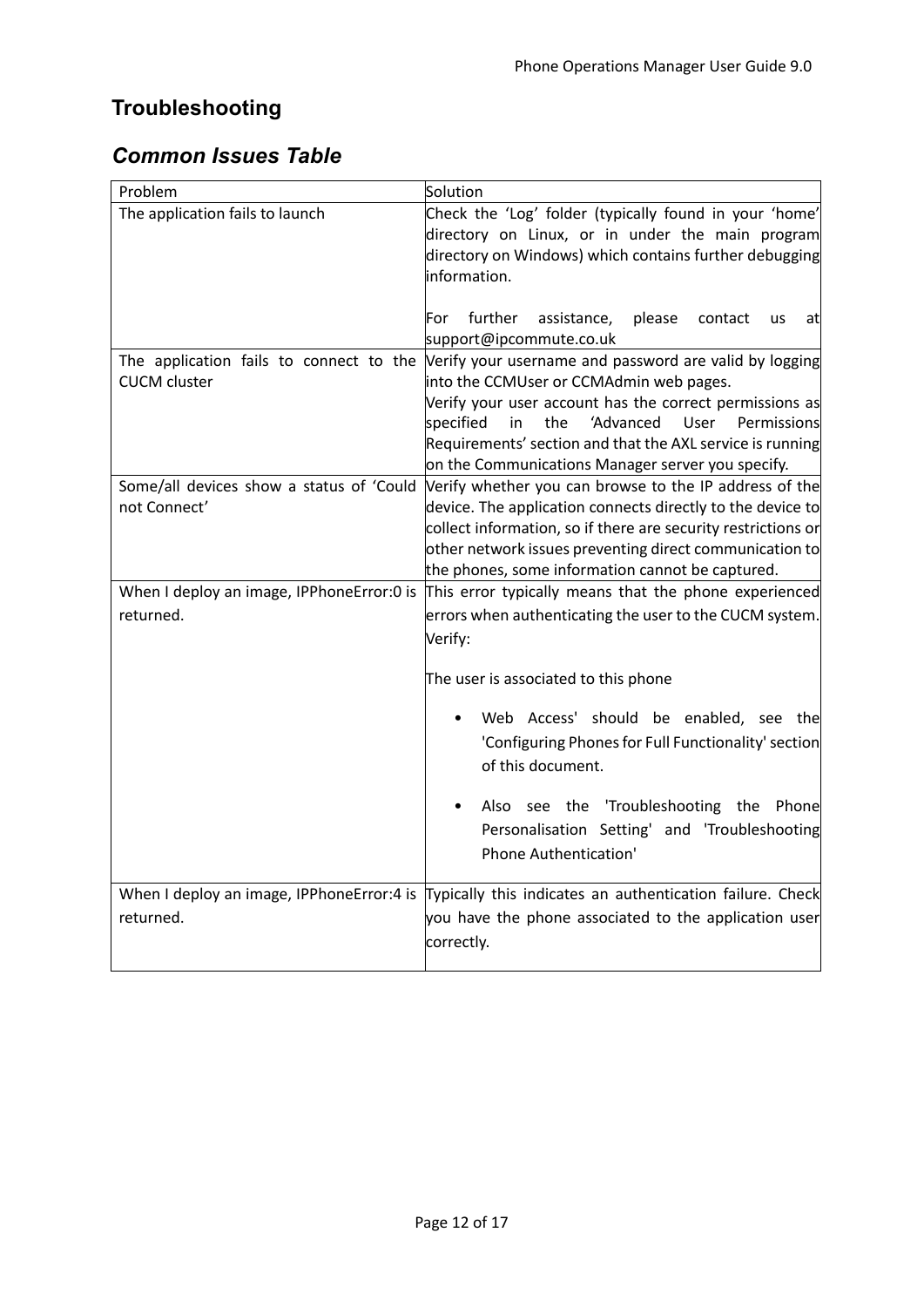| Problem                               | Solution                                                     |
|---------------------------------------|--------------------------------------------------------------|
| ScreenView shows 'IO Error' for       | ScreenView retrieves images from the phone from              |
| some/all phones                       | the phone web server. Verify you can browse to the           |
|                                       | phone by IP address. If successful, check that the           |
|                                       | phone is associated to the account you are using to          |
|                                       | log in to the application. If it still fails, supply a ZIP   |
|                                       | of the 'log' sub-folder of the installation directory to     |
|                                       | IPCommute support.                                           |
| Background image/wallpaper will not   | These models have very small displays (95x34                 |
| deploy to 7911 or 7906 model          | pixels) which can display only very simple images.           |
| handsets                              | Any image that looks good on any other model of              |
|                                       | handset will look extremely poor on these models.            |
|                                       | Therefore, for an image to be deployed you must              |
|                                       | use select the '7911/06 - Small Monochrome'                  |
|                                       | option in Background Import for your chosen image            |
|                                       | set, then use the 'Import Model-Specific Image'              |
|                                       | button to import an image that matches the                   |
|                                       | 95x34/monochrome specification as closely as                 |
|                                       | possible.                                                    |
| Background image/wallpaper does not   | When you import an image, it is resized                      |
| look good on a particular phone model | (maintaining the aspect ratio of the image) for the          |
|                                       | size of the screen on each phone model. The                  |
|                                       | screens have roughly similar relative dimensions,            |
|                                       | however occasionally an image may not fit                    |
|                                       | comfortably on a screen, or an image suitable for a          |
|                                       | colour display may display poorly on a monochrome<br>screen. |
|                                       | To resolve this, you can select a particular phone           |
|                                       | model (e.g. select the '7941/42, 7961/62 -                   |
|                                       | Grayscale' from the Phone Preview Model box) and             |
|                                       | the use the 'Import Model-Specific Image' to import          |
|                                       | a separate image you have designed specifically for          |
|                                       | these models. This forms part of the selected                |
|                                       | 'Image Set', so when you deploy this image set the           |
|                                       | other handsets will get the default image, and only          |
|                                       | the grayscale models will get this new image.                |
| Phone Background Image Push fails on  | Ensure you have deployed the latest compatible               |
| 88xx (or other) phone model           | firmware for your version of CUCM. The 8xxx series           |
|                                       | phones in particular have many versions that do not          |
|                                       | properly support this function in early revisions of         |
|                                       | each release train.                                          |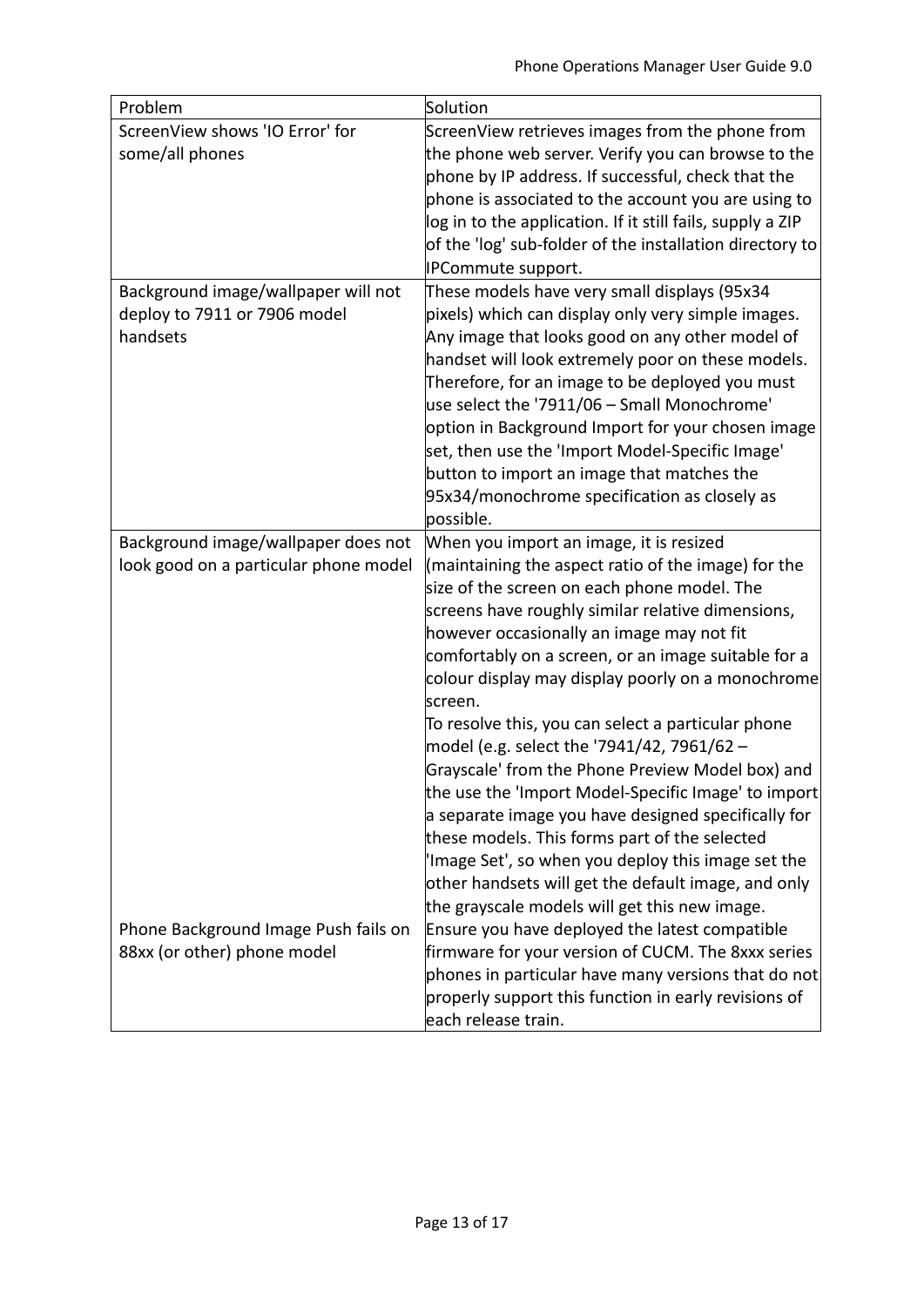## *Troubleshooting the Phone Personalization Setting*

To verify if this is the issue, you can run this command from a Windows PC to obtain the phone configuration file. Use the IP of your CallManager TFTP server, and the name of the handset to which you cannot deploy an image in place of the examples here:

tftp 1.1.1.1 get SEP123412341234.cnf.xml

If successful, the TFTP configuration file (SEP123412341234.cnf.xml in this example) will be in the current directory. On Windows 7, 'TFTP Client' must be installed from the Add/Remove Windows Features control panel. Launch the downloaded file in NotePad like so:

notepad SEP432123443212.cnf.xml

In this document there should be a line like so:

<phonePersonalization>1</phonePersonalization>

If this reads '0' then the phone is not enabled for personalisation. Check the following settings:

**Phone Configuration Page** – 'Phone Personalization' is either 'Enabled' (or 'Default' to use the systemwide setting)

**Common Phone Profile** – If the handset has a Common Phone Profile assigned, it must have 'Phone Personalization' set to 'Enabled' (or 'Default' to use the system wide setting)

**Enterprise Parameters** – If the above settings are set to 'Default', then the 'Phone Personalization' Enterprise Parameter must be set to 'Enabled'.

If you change any of the above settings, repeat the TFTP check above to verify that the configuration file is updated. You must also reset the phones from the Communications Manager administration pages to have the configuration files updated.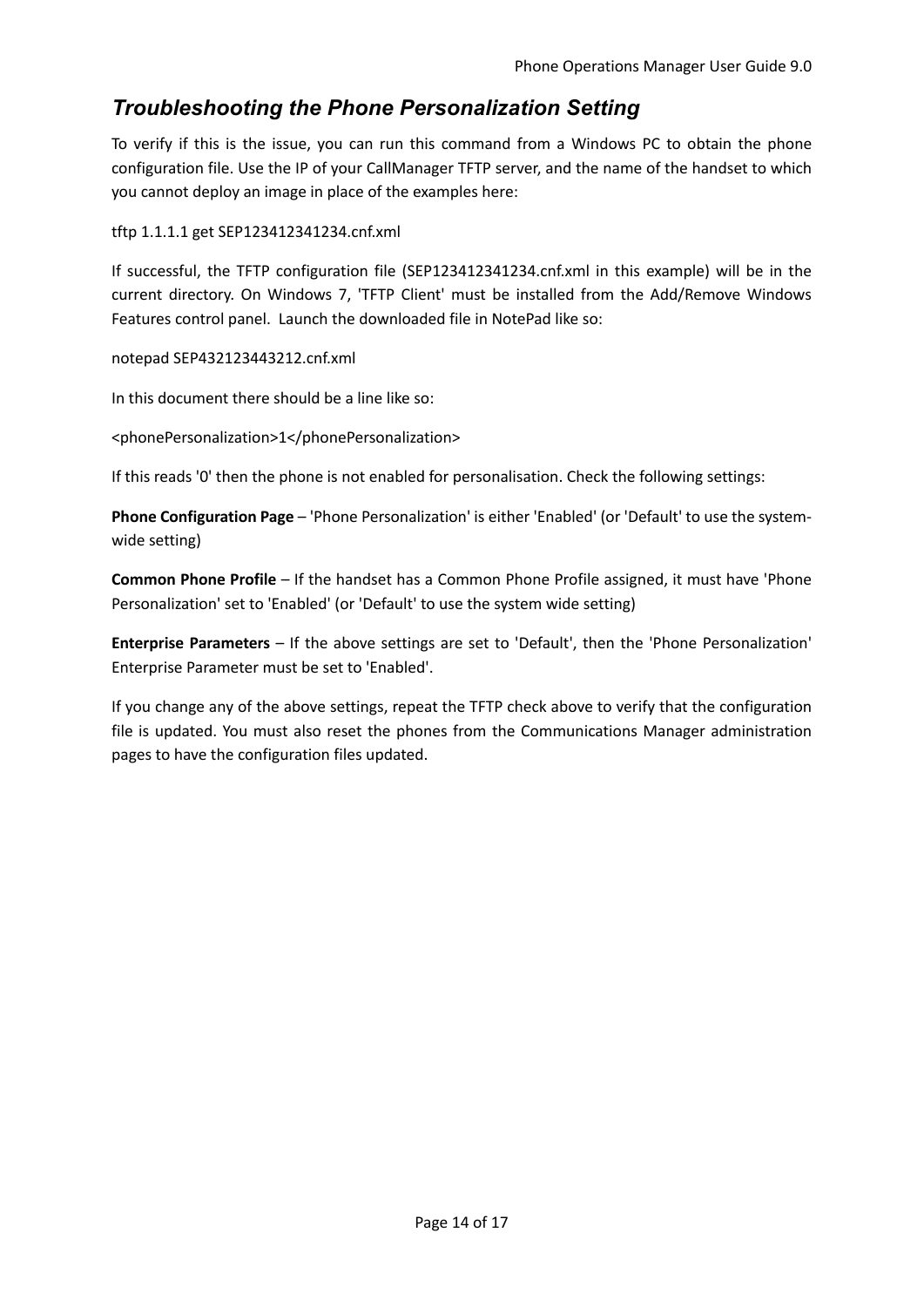## *Troubleshooting Phone Authentication*

Another common issue is authentication. The username and password is checked at login, but the permissions assigned to the user are not checked.

A quick test is to browse to the 'screen shot' page of an IP Phone. Browse to this URL (inserting a valid phone IP address, and ensuring it is typed correctly with matching case) and enter the username and password to be used with the Phone Customization Manager application:

#### http://phoneip/CGI/Screenshot

If you get a screenshot of the phone display, the test is successful. If you get an IPPhoneError or other response, then check:

- Phones are associated correctly to the user used with this application.
- On a CUCM8.0 or higher system, the default is to use SSL and a hostname (rather than IP address) to reach the 'Authentication' URL. Check the URL listed in the Enterprise Parameters for Authentication is valid, and is reachable by the IP phones which may not be in the same subnet as your PC, and therefore may not be properly configured with DNS servers etc.
- A test for the validity of the SSL/hostname related to the Authentication URL is to simply delete the value of the 'Secured Authentication URL' from the Enterprise Parameters menu, and then reset your test phone; once restarted test the screenshot URL again. We do not recommend you leave the 'Secured Authentication URL' blank, as this results in clear-text transmission of authentication credentials from the handset to the Communications Manager server.
- Note that the 'URL Authentication' Enterprise Parameter also contains a hostname by default; if this is not resolvable by the phones the hostname should be replaced with the a CUCM server IP address; typically the publisher address.

Note that it is often necessary to close all browser instances to clear cached authentication failures after an initial failure.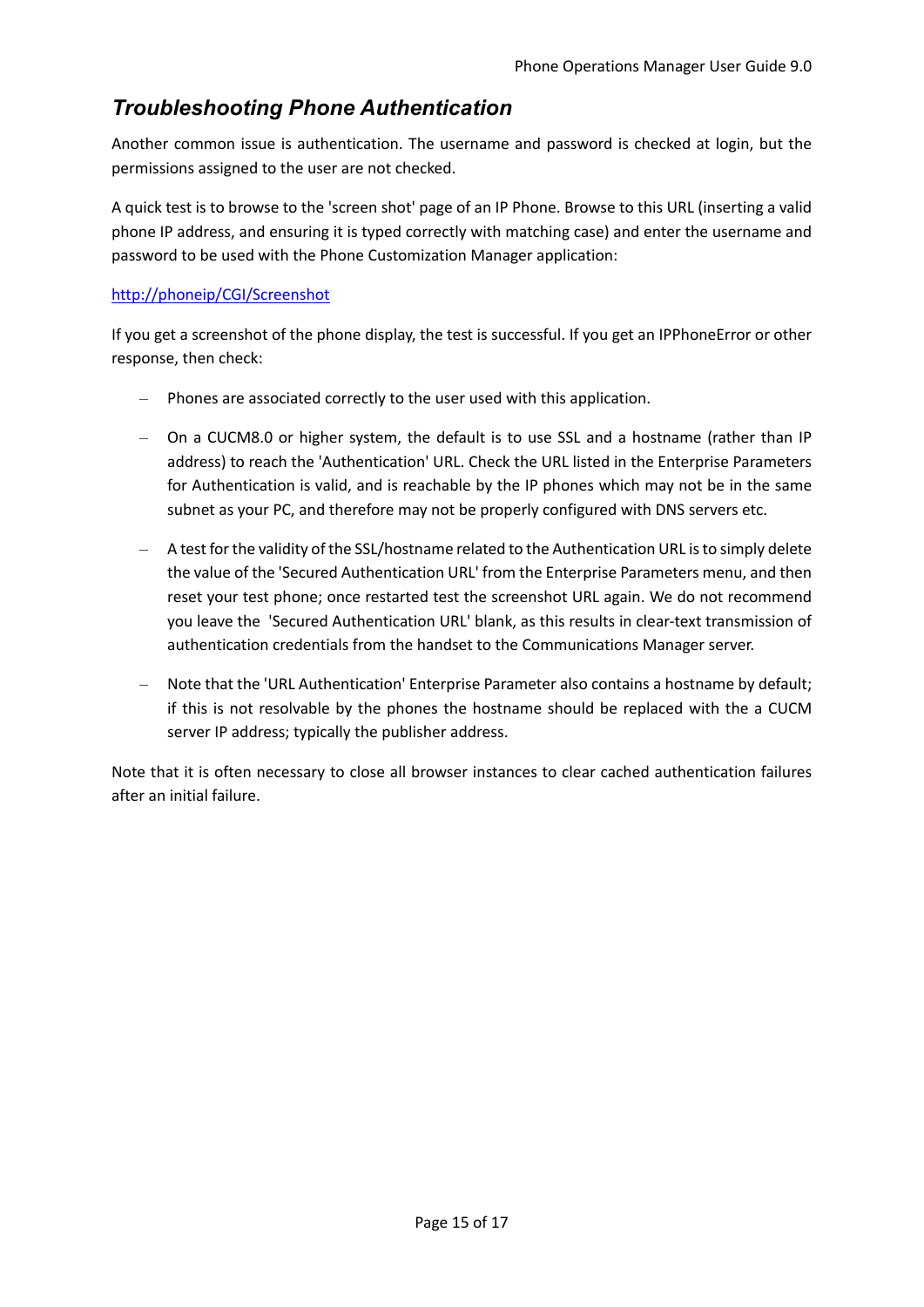## *Troubleshooting the Screen View*

Screen View requires that the user you are logged in as is associated to the phones. If you have a properly configured user for background deployment, then the screen view should work. However, note the following errors that might be displayed:

IO Error – Check you can browse to the IP Address of the phone. If you cannot browse to the phone, verify 'Web Access' is enabled on the phone in CCMAdmin, and that you can ping the phone.

Phone Not Associated – This phone is not associated to the user account that you are logged in as.

Screen View Not Supported – Some models do not support screen grabs, notably Cisco IP Communicator. Some versions of CIPC crash when a screen grab is attempted, and others simply fail the screen grab operation.

In addition to the above errors, you the small bullet icon on the lower left of each screen displays the result of the last attempted screen grab. You can hover the cursor over this bullet to see more detailed information.